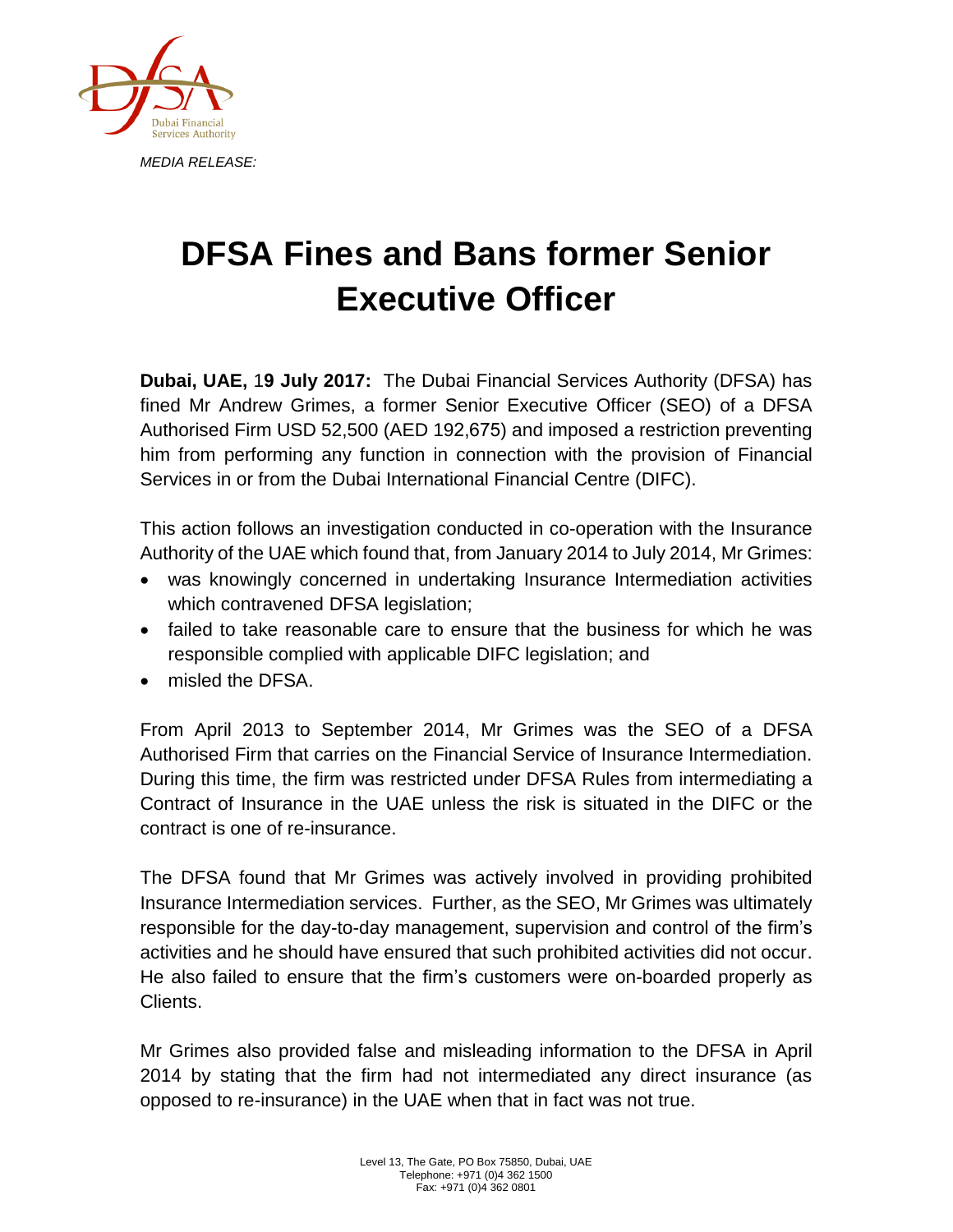

Mr Ian Johnston, Chief Executive of the DFSA said: "The DFSA expects SEOs of Authorised Firms to meet their obligations and perform their duties to the standards required of them. Mr Grimes did not do so and made matters worse by failing to deal with the DFSA in a frank and open manner.

This action also demonstrates that the DFSA works closely with our colleagues at other financial regulators to address misconduct that affects our respective jurisdictions. I am grateful to the UAE Insurance Authority for its co-operation and assistance in this matter".

The DFSA previously took a separate action against the firm after taking into consideration its initiative to self-report the misconduct to the DFSA, the steps it took to remediate its deficiencies, including voluntarily replacing Mr Grimes as SEO and for co-operating fully with the DFSA's investigation.

A copy of the DFSA's Decision Notice issued to Mr Grimes can be found in the Regulatory Actions section of the DFSA website:

<http://www.dfsa.ae/en/What-We-Do/Enforcement#Regulatory-Actions>

**- Ends -**

**For further information please contact:** Corporate Communications Dubai Financial Services Authority Level 13, The Gate, West Wing Dubai, UAE Tel: +971 (0)4 362 1612 Email[: DFSAcorpcomms@dfsa.ae](mailto:DFSAcorpcomms@dfsa.ae) [www.dfsa.ae](http://www.dfsa.ae/)

## **Editor's notes:**

**The DFSA** is the independent regulator of financial services conducted in or from the Dubai International Financial Centre (DIFC), a purpose-built financial free-zone in Dubai. The DFSA's regulatory mandate covers asset management, banking and credit services, securities, collective investment funds, custody and trust services, commodities futures trading, Islamic finance, insurance, an international equities exchange and an international commodities derivatives exchange. In addition to regulating financial and ancillary services, the DFSA is responsible for supervising and enforcing Anti-Money Laundering (AML) and Combating the Financing of